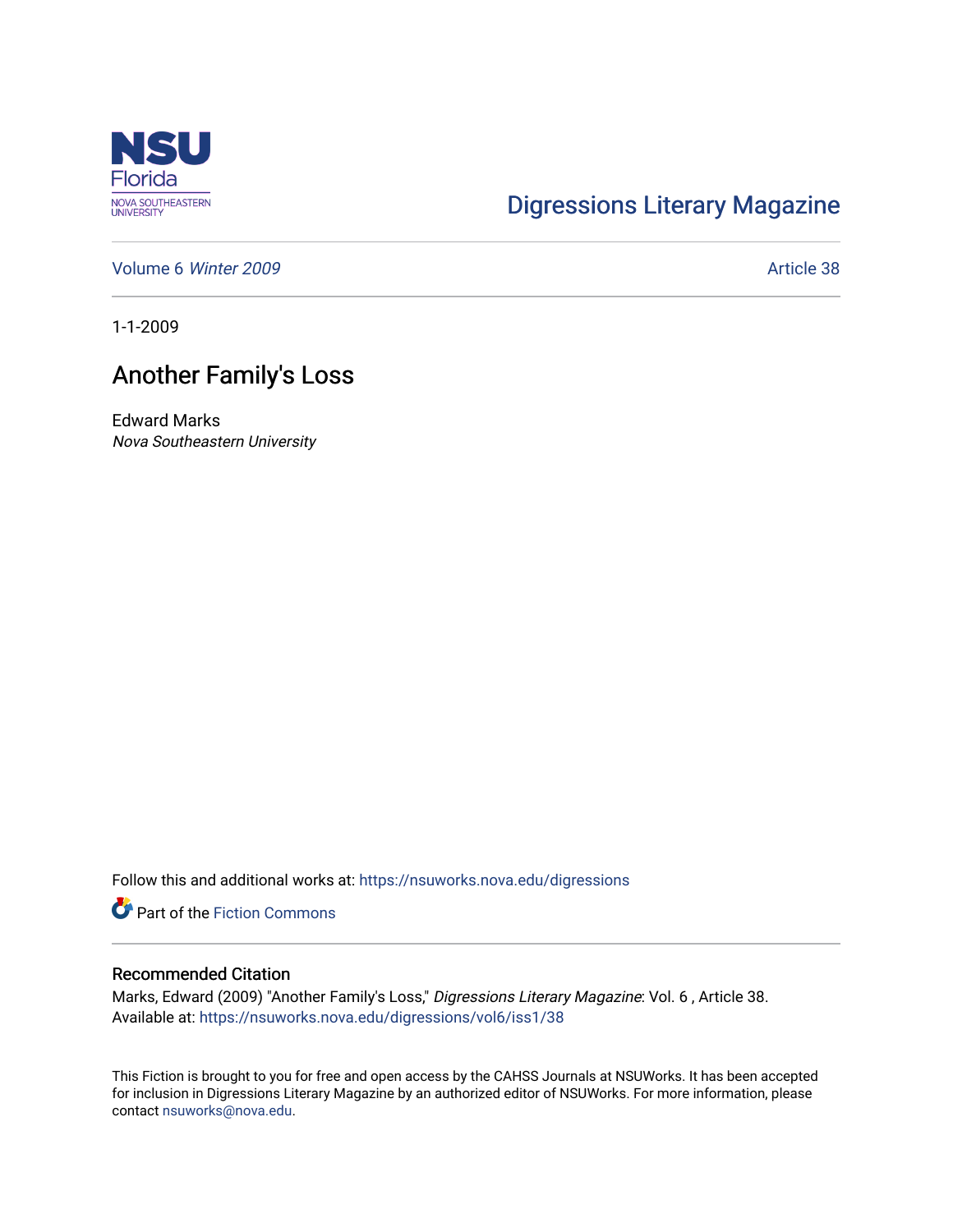## Another Family's Loss *Edward Marks*

There was probably no one on earth whom I disliked more than the Reverend Jerry Falwell. He was one of the top leaders of the American Christian right, a man who stood against everything I believed in. Every night, my father and I would watch Jerry Falwell rant about international and national politics on MSNBC, from abortion to the Middle East. As I lay on the living room floor sitting beside my father in his chair, we looked at each other, smiling and rolling our eyes. It was because of Falwell that I had become so interested in politics in the first place, angered over the growing power of the Christian right in this nation, and the division between my American brothers and sisters, a culture war that I blamed him for.

In my early teenage years during art classes, one of my favorite pastimes was drawing devil horns and Hitler mustaches on photos of Falwell and his supporters I cut out from magazines, writing in bubbles from Falwell's mouth, "War is Peace. Freedom is Slavery. Ignorance is Strength," after reading 1984 in tutoring. It wasn't just Falwell I hated, though. I hated all the evangelicals. The way I saw it, they were all just a bunch of white-trash Nazis who couldn't read, and I complained constantly about them in history class, even if it meant interrupting the lesson, and my teacher yelling at me and kicking me out of class. I didn't care. I just couldn't get it out of my head that Falwell won Reagan the evangelical vote in 1980, as the President turned away when the AIDS epidemic spread across the world, cutting short the lives of thousands of gay men, prostitutes, heroin users, and Haitian immigrants, and let it go on silently for years. Ever since the Supreme Court verdict of Roe v. Wade legalized abortion thirty years ago, Falwell had crusaded to overturn the decision and keep same-sex marriages illegal, concerned that children wouldn't function as well in a home without both a father and a mother. I was raised in Chicago in a reform Jewish household, where my art-collecting Democrat parents sent dozens of checks to the Obama campaign for presidency, and my mother once joked she would have to consider disowning me if I ever became pro-life, although she wasn't entirely kidding, either. Both my parents knew of the comments Falwell made, admitting that he believed if 666 ever came down to earth, he would appear in the form of a "middleaged Jewish man." After all, this was my father he was talking about. He had no right.

Being a strong supporter of Israel, however, a stance which gained him the following of my mother's militantly pro-Zionist brother-in-law, Falwell eventually apologized, but I still wanted to send him back to hell. He claimed that Tinky-Winky, an alien baby from the PBS children's televi-